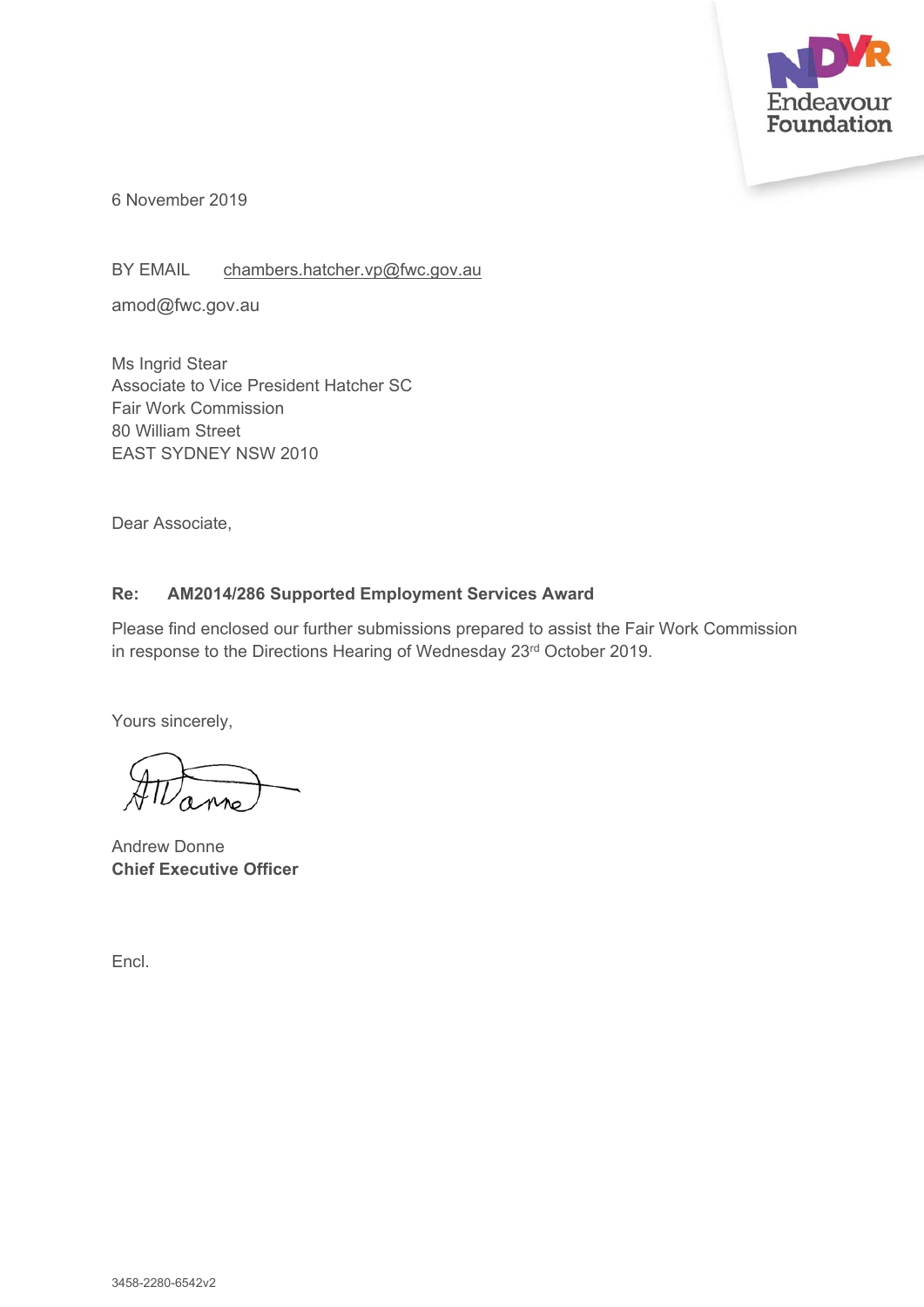#### **FAIR WORK COMMISSION**

**4 Yearly review of Modern Awards** 

*Supported Employment Services Award 2010* 

**Matter No: AM2014/286** 

#### **SUBMISSIONS OF ENDEAVOUR FOUNDATION**

# **Response to Submissions filed by the Department of Social Services on 22 October 2019**

#### **Background**

- 1. This submission is filed pursuant to the directions of VP Hatcher dated 23 October 2019 in response to the submission of the Department of Social Services (**DSS**) dated 22 October 2019.
- 2. The DSS submission concerned the proposed National Disability Insurance Scheme (**NDIS**) pricing structure for supported employment, publicly announced by the National Disability Insurance Agency (**NDIA**) on 10 October 2019 and how the funding changes could potentially affect the outcome of the Award proceedings.

#### **Summary of Response**

- 3. In summary, Endeavour Foundation's response is as follows:
	- 3.1 A key issue before the Full Bench is whether the Wage Tools contained within the Supported Employment Services Award (**SES**) meet the Modern Award Objectives.1
	- 3.2 Endeavour Foundation submits and agrees with the Full Bench that the Supported Wage System (**SWS**) and the Modified Support Wage System (**MSWS**) do not meet the Modern Awards Objectives.2
	- 3.3 The DSS states that the increase in funding may make it viable for all Australian Disability Enterprises to transition to MSWS.3

 $\overline{a}$ 

<sup>1</sup> Statement [2018] FWCFB 2196 at [15]

 $2$  Statement  $[2018]$  FWCFB 2196 at  $[15]$ 

<sup>3</sup> Paragraph 48(b) of the DSS submission dated 22 October 2019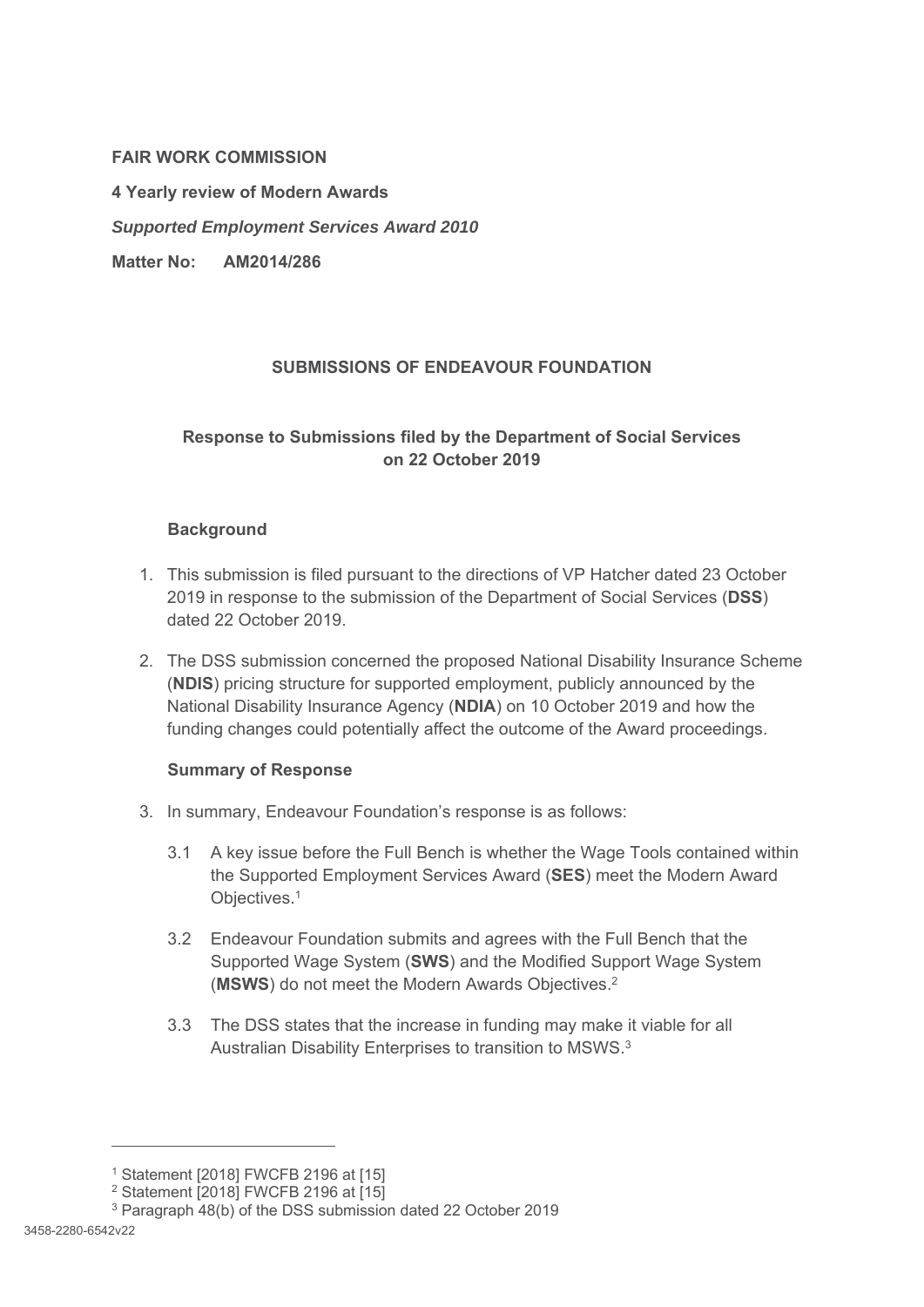- 3.4 Endeavour Foundation rejects the DSS Submission for the following reasons:
	- There is no evidence advanced by the DSS to support that ADEs will be better off under the proposed new pricing model.
	- The alleged additional funding is not provided to cover wages. ADEs will not be able to use this alleged additional funding to offset any increase in wages that it would occur if it were to adopt the MSWS.
	- There is no evidence to support the DSS submission that the alleged additional funding will enhance ADE's service offering and greater levels of support for supported employees, thereby resulting in higher productivity/output, which may offset any wage increase.
		- The proposed new hours based per participant model:
			- o Does not take into account the additional support needs of people who are currently assessed under the Disability Maintenance Instrument;
			- o There is no recognition of the increase to administrative functions (and therefore costs associated); and
			- o The NDIS funded employment support prices do not align with the NDIS funded community participation support prices (with the exception of 1:1 support).
		- Contrary to the alleged additional funding advanced by DSS, Endeavour Foundation estimates that the proposed new pricing model will result in an overall funding **reduction** of approximately **\$10.3 million** per annum to it. **Appendix 1 refers**.
		- Notwithstanding that the MSWS tool is unlawful, if adopted, it will increase Endeavour Foundation's cost of wages by approximately \$18 million per annum.
- 4. In the circumstances, the DSS Submission should be given little or no weight and the Full Bench should issue its decision based on the evidence at hand. That decision should be issued as soon as practicable.

#### **Current Arrangements**

- 5. Endeavour Foundation provides supported employment to 2,065 people living with significant disability, most of whom would otherwise be unable to obtain employment in the open market.
- 6. Endeavour Foundation is motivated to offer supported employment because of the desire of employees with disability to contribute to society through meaningful employment. We recognise that employment is a basic human right for people with a disability under the United Nations Convention on the Rights of People with a Disability. We uphold the right of people with a disability to freely choose for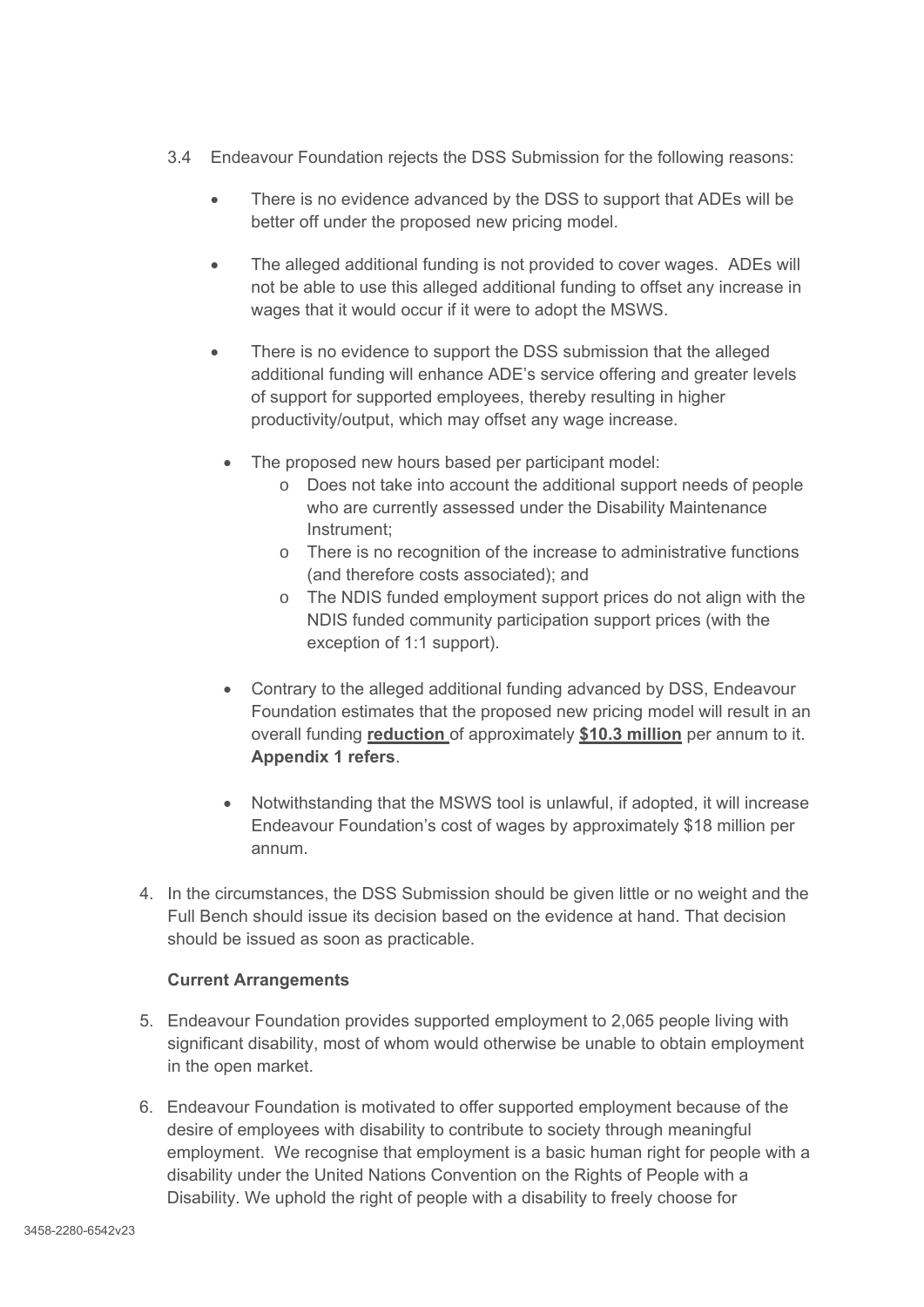themselves whether they wish to work in supported employment, in open employment, or be involved in another activity of their own determination.

- 7. Endeavour Foundation recognises that supported employment also offers benefits through increased economic independence and greater social and community engagement.
- 8. Endeavour Foundation has provided supported employment within Australian Disability Enterprise case-based funding arrangements since the inception of the ADE program. The model specifically funded the provision of a range of employment supports within ADEs. The model did not provide funding for supported wages or the operation of a commercial enterprise which generated employment.
- 9. Endeavour Foundation underwrites the continued operation of our ADEs through cross-subsidisation from fundraising initiatives.
- 10. Endeavour Foundation has engaged in Department of Social Services consultations on the development of new policy and funding models for supported employment, through written submissions, attendance at engagement workshops and participation in co-design meetings.
- 11. Within these consultations, Endeavour Foundation has clearly stated that the introduction of an hourly pricing model would not be viable for Endeavour Foundation nor for many other ADEs.

## **Increase to funding**

12. The DSS letter to VP Hatcher dated 9 September 2019 states:

"*A new pricing structure for employment support is scheduled to be announced by the National Disability Insurance Agency (NDIA) in October 2019. Indicative modelling by the Department of Social Services (the Department) has shown the majority of Australian Disability Enterprises (ADE) are likely to be better off financially once this new pricing has been implemented."* 

#### 13. The DSS states:

-

"*that the changes in the funding model for supported employment referred to in the Department's letter dated 9 September 2019 and set out in these submissions are likely to result in an increase in the amount of funding available for support to people with disability who participate in supported employment*."4

14. No evidence has been filed by the DSS to support the above statements.

<sup>3458-2280-6542</sup>v24 4 Paragraph 6(b) of the DSS submission dated 22 October 2019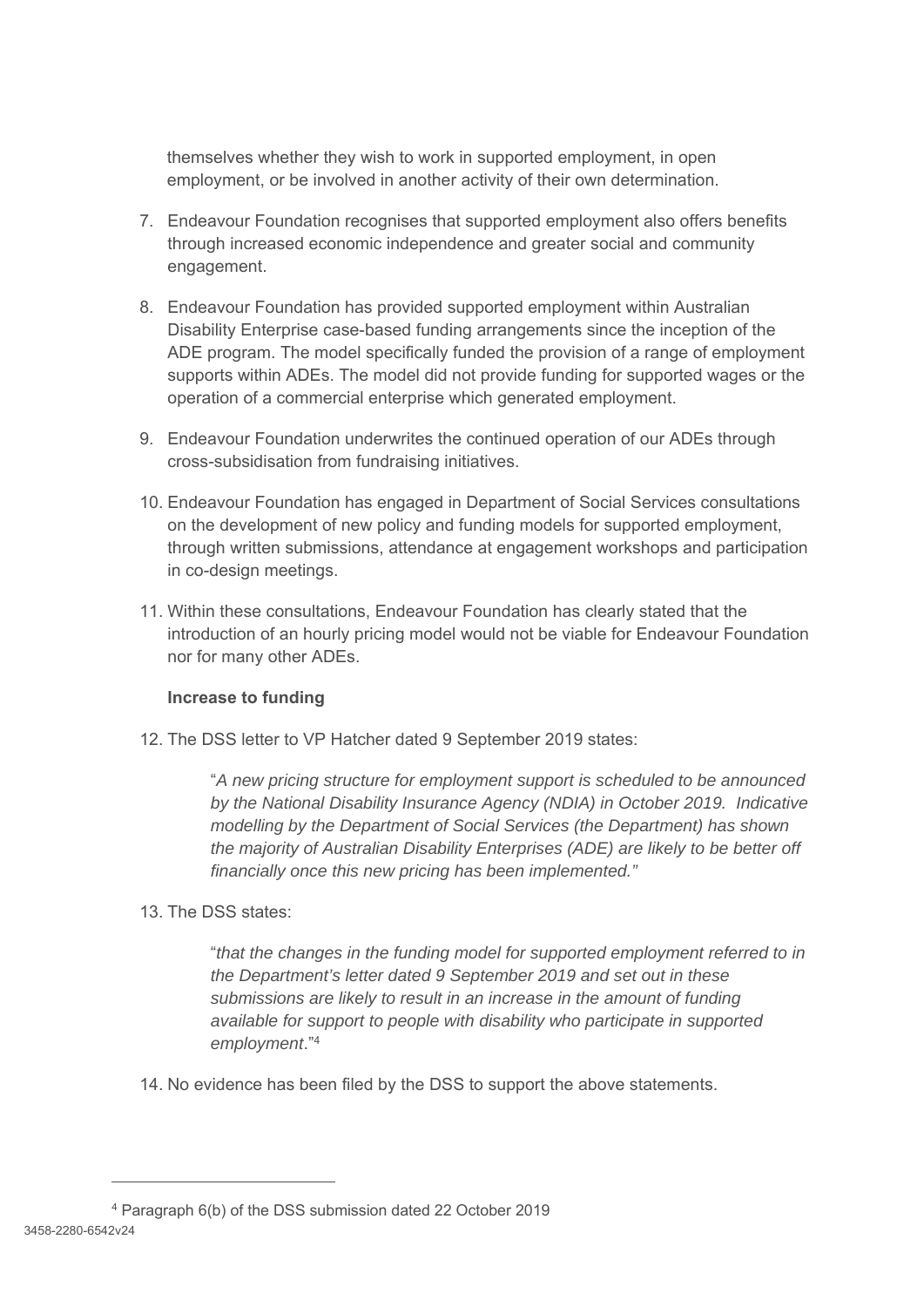- 15. Endeavour Foundation has extrapolated the proposed new pricing model across our ADEs, using the average hours worked by supported employees and the lower price points of support within the model. **Appendix 1 refers.**
- 16. Based on our detailed modelling, Endeavour Foundation estimates the proposed new pricing model will result in an overall funding **reduction of \$10.3 million per annum** for it.
- 17. This funding loss is too large for Endeavour Foundation to cover with revenue from fundraising activities.

#### **Cost of implementation of the MSWS**

- 18. The DSS states that due to this alleged increase of funding, this "*may make it viable to transition to the MSWS for all their supported employees."*5
- 19. Notwithstanding that the Full Bench has already identified that the MSWS does not meet the Modern Awards Objective, implementation of this model is cost prohibitive.
- **20.** Andrew Donne, Chief Executive Officer gave evidence that the cost of adopting the MWSW would be \$18,102,110 per annum.6 **Appendix 2 refers**
- 21. The DSS states:

"*ADEs are an important part of the employment landscape, particularly for people with disability. For this reason, it is necessary to ensure that ADEs are strong and viable into the future so that they can continue to provide employment opportunities for people with disabilities."*

- 22. Endeavour Foundation will be significantly worse off financially under the proposed new funding arrangements and will not be able to absorb this increase. If implemented, this will mean that many of Endeavour Foundation's ADEs would close as they would not be sustainable and the ADEs that remain open will suffer significant job losses.
- 23. Endeavour Foundation modelling shows that a transition to the Modified Supported Wage System would create significant added cost to service providers while simultaneously reducing the cost of Disability Support Pension payments to the Department of Social Services. **Appendix 3 refers.**

 $\overline{a}$ 

<sup>5</sup> Paragraph 49 of the DSS submission dated 29 October 2019

<sup>&</sup>lt;sup>6</sup> Paragraph 89, of the Statement of Andrew Donne.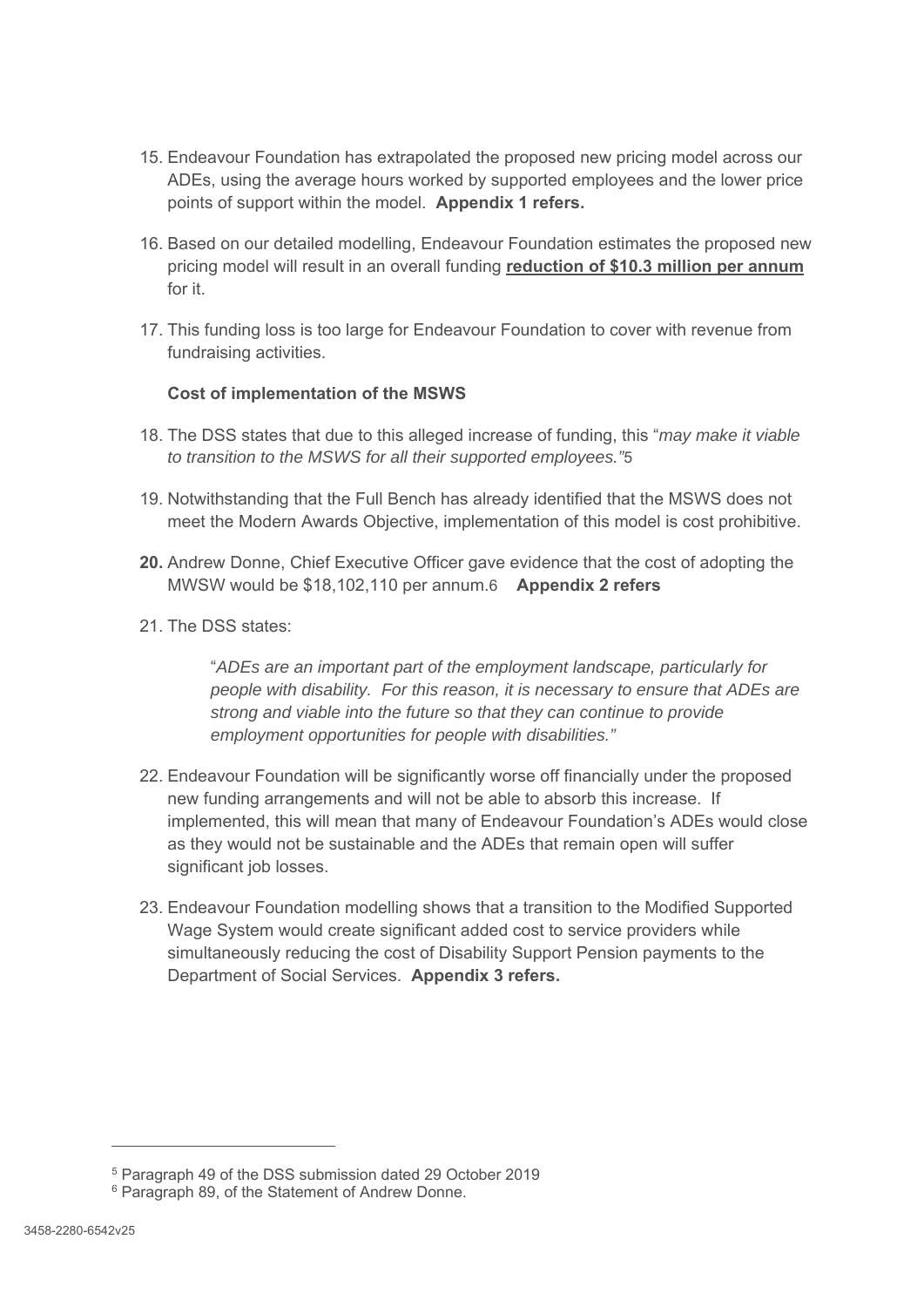# **Increase of funds can be allocated to wages**

- 24. The DSS state that while the increase in funding is not provided to subsidise the cost of employees' wages, it may mean that ADEs may have the ability to direct more funding to employees' wages.
- 25. NDIS funding is provided purely for the delivery of support to people with a disability. It is not correct to say that a change in NDIS funding will provide additional funds which can be used to supplement wage increases.

# **Increase to productivity will off-set higher wage costs**

- 26. Allegedly, an increase in funding may lead to an enhanced service, offering a greater level of support for employees, thereby resulting in higher productivity/output. Endeavour Foundation assumes that the submission implies that an increase in productivity will offset the higher wage cost associated with the MSWS.
- 27. However, no evidence has been provided to support this submission and it should therefore be given little or no weight.

# **Hours based pricing model**

- 28. The DSS submits that the proposed new model introduces an hours based per participant model that:
	- *"Reflects the actual hours of support provided to the participant per week, which may include non-face-to-face work time if appropriate;*
	- *Will vary depending on the expected level of workplace supports a participants needs;*
	- *Aligns NDIS funded employment support prices with NDIS funded community participation support prices"7*
- 29. Endeavour Foundation has the following concerns:
	- The model does not take into account the additional support needs of people who are currently assessed under the Disability Maintenance Instrument;
	- There is no recognition of the increase to administrative functions; and
	- The NDIS funded employment support prices does not align with NDIS funded community participation support prices.
- 30. *Additional Support* There are many supported employees who require additional support due to their needs and this element of support is not recognised under the new model. In the absence of clearer guidance from the DSS, it would appear that

-

<sup>3458-2280-6542</sup>v26 7 Paragraph 40 of the DSS submission dated 29 October 2019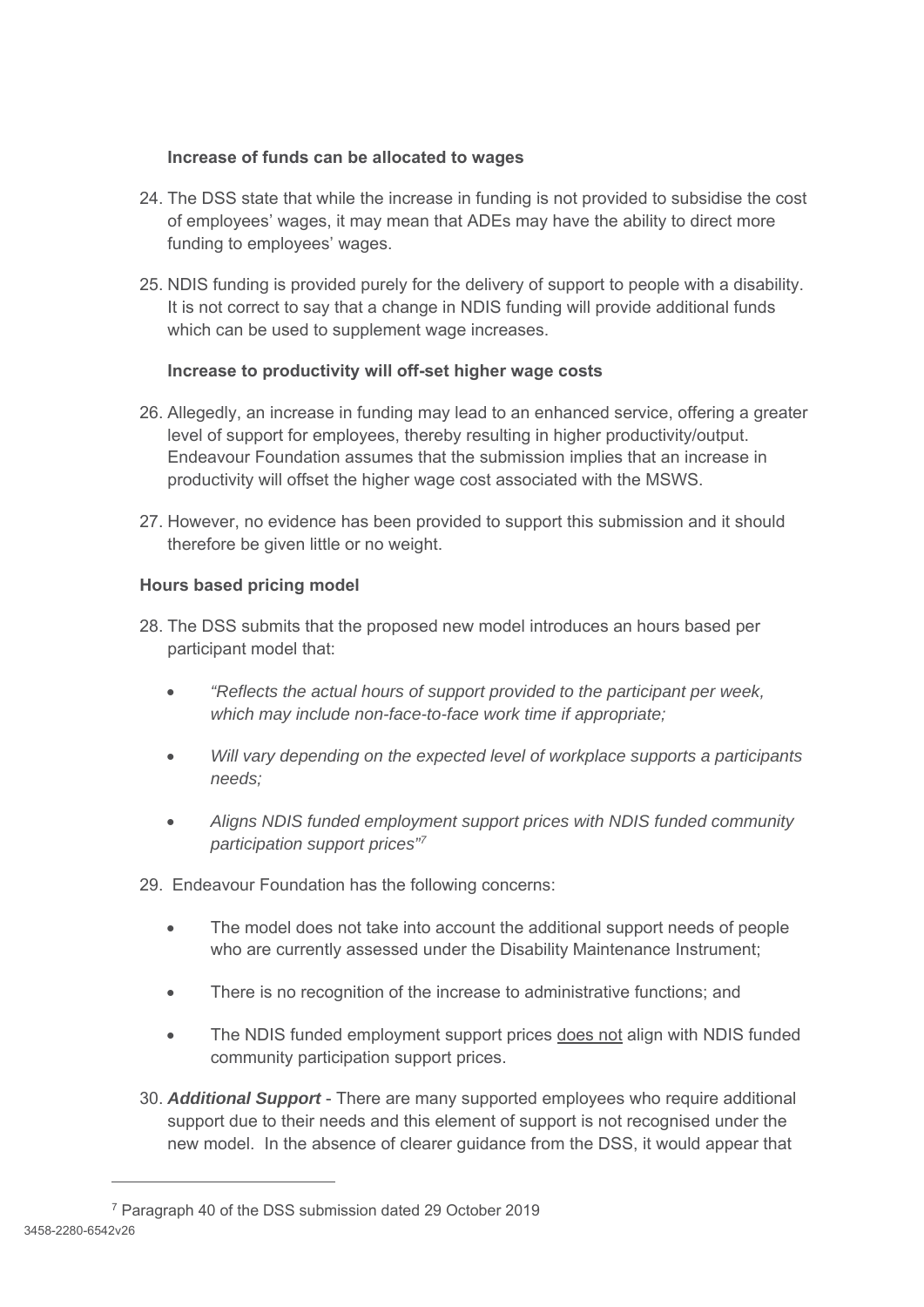Endeavour Foundation must either absorb this additional cost or no longer supply this additional support.

- 31. *Administration* Under the NDIS funding model, service providers make a service agreement with participants before beginning support services, based on the hours and type of service they wish to access from each provider. After delivering support, the service provider then lodges a separate claim for each item of support provided, against the NDIS plan for each participant.
- 32. Endeavour Foundation delivers other ratio-based supports under the NDIS. Endeavour Foundation is aware that it is a complex process to ensure each person receives the correct amount of support in keeping with their service agreement, in a ratio-based support model. This complexity is further multiplied for supports provided on an hourly basis.
- 33. Maintaining detailed records, claiming payment for supports and acquitting payments are complex and time-consuming activities which service providers must complete under the NDIS. Endeavour Foundation believes there will be a similar significant unfunded administrative burden created by the introduction of ratio-based supports and an hourly pricing model for supported employment. The cost of fulfilling these extra administrative requirements will not add any appreciable value to the employment and training experiences of supported employees. We believe this money would be better spent on direct employment support for people with a disability rather than consumed by red tape and administration.
- 34. *Community participation* Apart from 1:1 support, the proposed new pricing levels for Supported Employment announced by the National Disability Insurance Agency are significantly lower than Community Participation support pricing**. Appendix 4 refers.**

#### *Funding in Budget*

- 35. The government announced it will provide \$67 million over five years to support ADEs in transition to a new wage assessment tool, following a review by the Full Bench.
- 36. As no new evidence has been provided by the DSS in support or otherwise of any new wage models, there is no further benefit to be gained by delaying this process any further.

#### **SUPPORT FOR AUSTRALIAN BUSINESS LAWYERS AND GREENACRES SUBMISSIONS**

37. Endeavour Foundation supports the submissions by Australian Business Lawyers, Greenacres Disability Services and National Disability Services (NDS).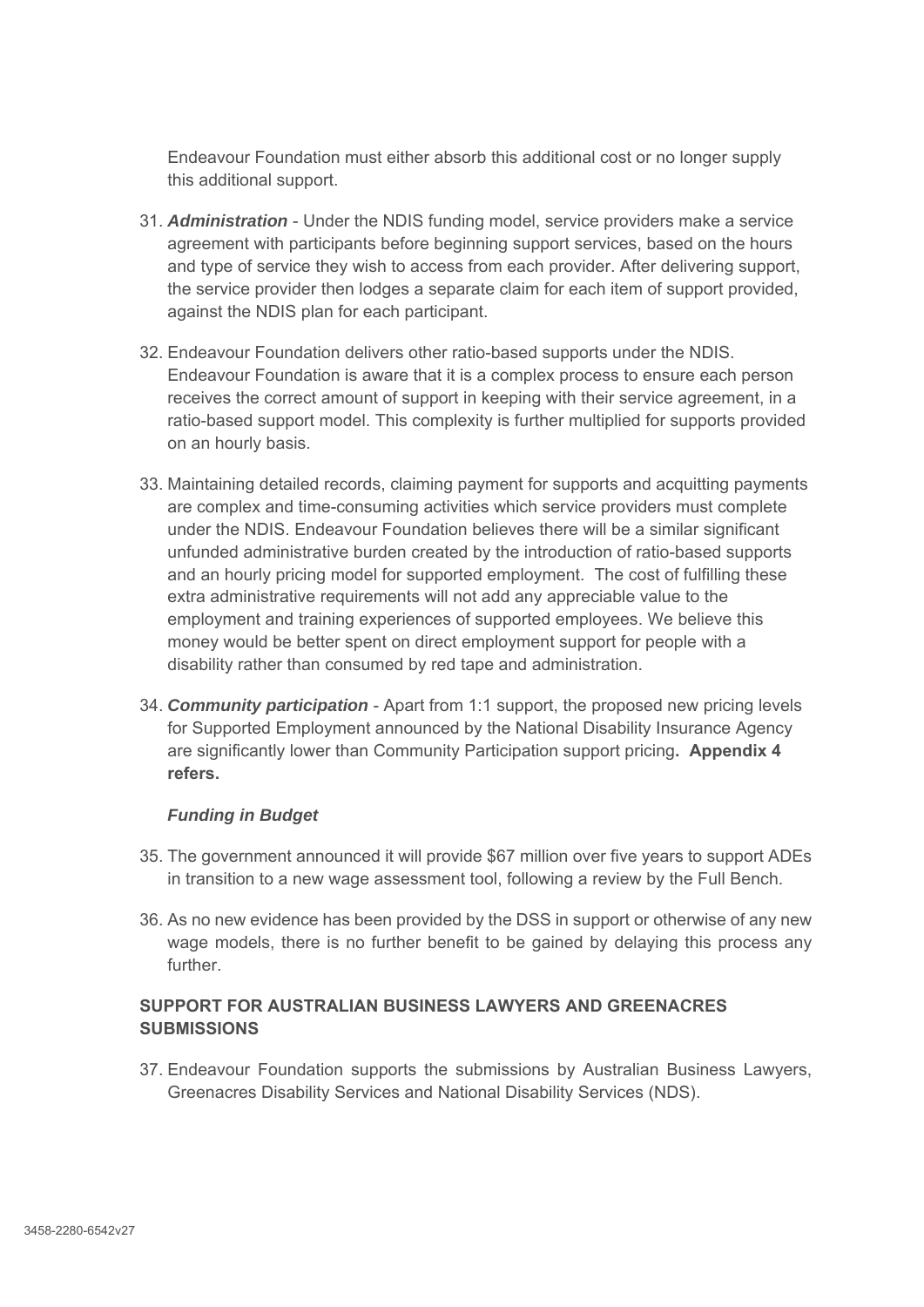#### **CONCLUSION**

- 38. The DSS submission should be given little if any weight.
- 39. The Full Bench should issue its decision in this matter as soon as practicable, based on the evidence at hand.
- 40. Endeavour Foundation welcomes the decision to provide a stable classification and associated wages framework for the industry.

Andrew Donne Chief Executive Officer Endeavour Foundation 6 November 2019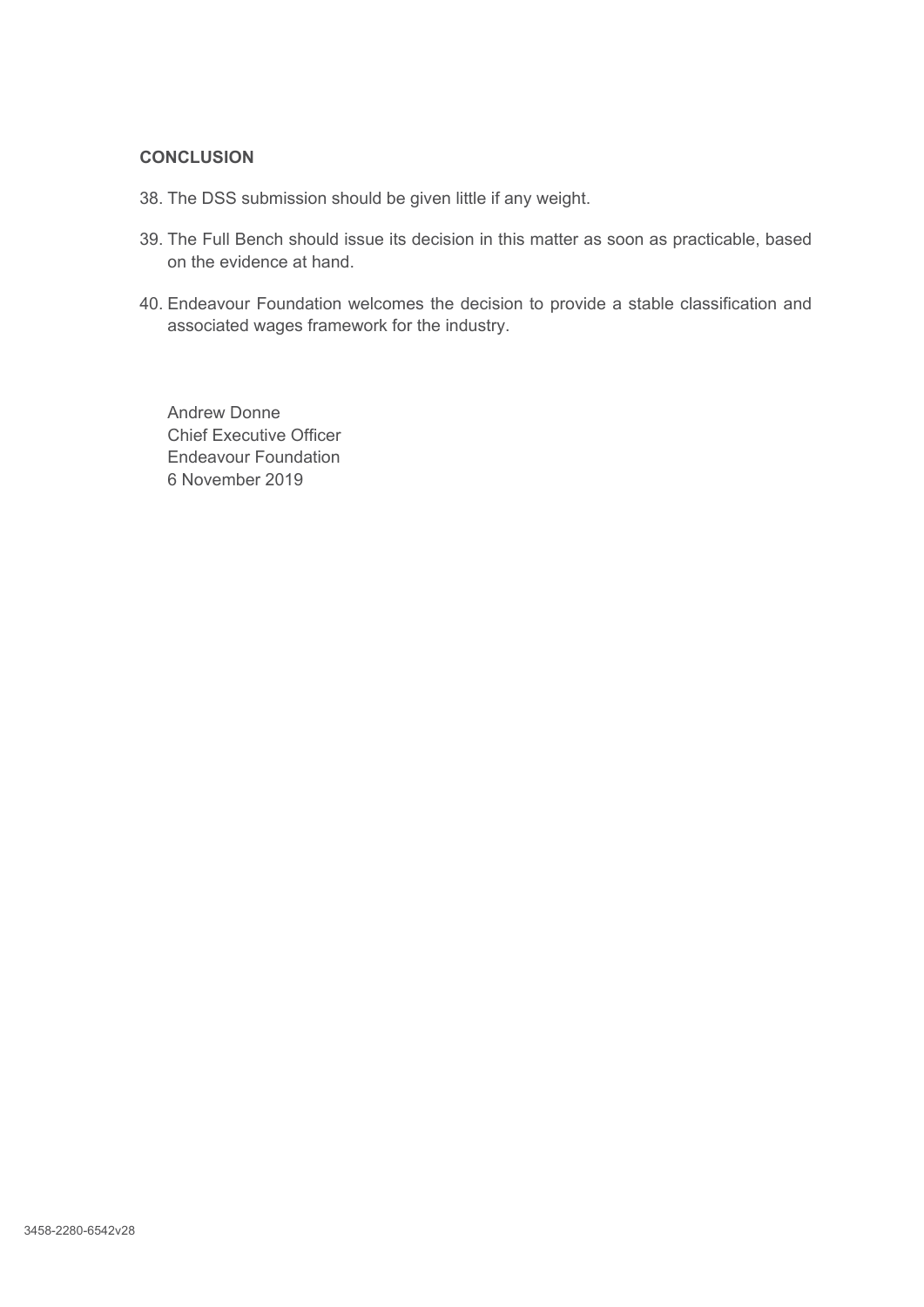# **Appendix 1 : Current DMI funding model vs NDIA supported employment pricing framework**

| <b>Endeavour Foundation comparison data:</b><br>DMI funding model V NDIA Supported Employment pricing framework (October 2019) |                             |                                |                                   |                          |                       |                                            |                                |                                     |                           |                          |                                |                                                       |                                              |                                               |                    |                |
|--------------------------------------------------------------------------------------------------------------------------------|-----------------------------|--------------------------------|-----------------------------------|--------------------------|-----------------------|--------------------------------------------|--------------------------------|-------------------------------------|---------------------------|--------------------------|--------------------------------|-------------------------------------------------------|----------------------------------------------|-----------------------------------------------|--------------------|----------------|
|                                                                                                                                |                             |                                |                                   |                          |                       |                                            |                                |                                     |                           |                          |                                |                                                       | н                                            |                                               |                    |                |
| <b>DAX</b><br>Location                                                                                                         | Site                        | Total $1 \mid 2 \mid 3 \mid 4$ | <b>Participant DMI Level:</b>     |                          | Avg RND               | $\Delta$<br>Average hours worked<br>(week) | $\mathbf{R}$<br>Hourly Rate \$ | $\mathsf{c}$<br><b>Annual weeks</b> | D<br>Annual leave (weeks) | Personal leave (weeks)   | <b>Public Holidays (weeks)</b> | G<br><b>Working weeks</b><br>(C less D less E less F) | <b>Annual Hours Worked</b><br>$(G \times A)$ | Proposed Funding \$<br>(B x H x Participants) | Current Funding \$ | Var \$         |
|                                                                                                                                | 40022P EFI - Wacol          | 195 $0$ 1 14                   |                                   | 180                      | 3.9<br>$\overline{4}$ | 23                                         | 9.65                           | 52                                  | $\overline{4}$            | 2                        | $\overline{2}$                 | 44                                                    | 991                                          | 1,864,645                                     | 3,128,350          | (1, 263, 706)  |
| 40015L                                                                                                                         | EFI - Geebung               | $179$ 0 10 23                  |                                   | 146                      | 3.8<br>$\overline{4}$ | 22                                         | 9.65                           | 52                                  | $\Delta$                  | $\overline{2}$           | 2 <sup>1</sup>                 | 44                                                    | 952                                          | 1,645,041                                     | 2,602,048          | (957,008)      |
| 20010P                                                                                                                         | EFI - Mt Druitt             | $195$ 0                        | $5 \mid 33 \mid$                  | 157                      | 3.8<br>$\overline{4}$ | 25                                         | 9.65                           | 52                                  | $\overline{a}$            | $\overline{2}$           | 2 <sup>1</sup>                 | 44                                                    | 1,088                                        | 2,047,141                                     | 2,789,720          | (742, 579)     |
| 40076P                                                                                                                         | EFI - Toowoomba             | $134 \ 0$                      | $\Omega$<br>$\overline{3}$        | 131                      | $ 4.0 $ 4             | 24                                         | 9.65                           | 52                                  | $\overline{4}$            | $\overline{z}$           | $\overline{2}$                 | 44                                                    | 1,062                                        | 1,372,651                                     | 2,108,453          | (735, 801)     |
| 30002P                                                                                                                         | EFI - Keon Park             | $154 \quad 3$                  | 13 19                             | 119                      | $3.7 \quad 4$         | 23                                         | 9.65                           | 52                                  | $\overline{a}$            | $\overline{2}$           | $\overline{2}$                 | 44                                                    | 1,010                                        | 1,500,599                                     | 2,068,796          | (568, 198)     |
| 20003P                                                                                                                         | <b>EFI-Castle Hill</b>      | $117$ 0 0                      | $\overline{0}$                    | 117                      | $ 4.0 $ 4             | 24                                         | 9.65                           | 52                                  | $\overline{4}$            | $\overline{\phantom{a}}$ | $\overline{2}$                 | 44                                                    | 1,036                                        | 1,170,202                                     | 1,814,556          | (644, 354)     |
| 40288P                                                                                                                         | EFI - Mackay                | 75 0                           | $\overline{0}$<br>$\vert$ 4       | 71                       | $4.0 \quad 4$         | 21                                         | 9.65                           | 52                                  | $\overline{a}$            | $\overline{2}$           | 2 <sup>1</sup>                 | 44                                                    | 929                                          | 672,558                                       | 1,128,678          | (456, 120)     |
|                                                                                                                                | 40058P EFI - Burleigh Heads |                                | $65$ 0 1 1                        | 63                       | $ 4.0 $ 4             | 22                                         | 9.65                           | 52                                  | $\overline{a}$            | $\overline{2}$           | $\overline{2}$                 | 44                                                    | 982                                          | 616,029                                       | 1,027,976          | (411, 947)     |
|                                                                                                                                | 40051P   EFI - Southport    |                                | $84$   2   7   15                 | 60                       | $3.6$ 4               | 25                                         | 9.65                           | 52                                  | $\Delta$                  | $\overline{2}$           | $\overline{2}$                 | 44                                                    | 1,102                                        | 893,339                                       | 1,199,113          | (305, 774)     |
|                                                                                                                                | 40236P EFI - Bundaberg      |                                | $68 \mid 6 \mid 2 \mid 8$         | 52                       | $ 3.6 $ 4             | 21                                         | 9.65                           | 52                                  | $\overline{a}$            | $\overline{2}$           | $\overline{2}$                 | 44                                                    | 928                                          | 608,997                                       | 989,527            | (380, 530)     |
| 40368P                                                                                                                         | EFI - Cairns                | $55 \mid 0$                    | $5 \mid 13 \mid$                  | 37                       | $3.6$ 4               | 19                                         | 9.65                           | 52                                  | $\Delta$                  | $\overline{2}$           | 2 <sup>1</sup>                 | 44                                                    | 829                                          | 439,786                                       | 745,322            | (305, 535)     |
|                                                                                                                                | 20001P   EFI - Seven Hills  |                                | <b>82</b> 1 3 14 64               |                          | 3.7<br>$\overline{4}$ | 23                                         | 9.65                           | 52                                  | $\overline{a}$            | $\overline{2}$           | 2 <sup>1</sup>                 | 44                                                    | 1,019                                        | 806,423                                       | 1,201,659          | (395, 236)     |
| 30004P                                                                                                                         | EFI - Kew                   |                                | $77$ 0 2 5                        | 70                       | $3.9$ 4               | 22                                         | 9.65                           | 52                                  | $\overline{4}$            | $\overline{2}$           | 2                              | 44                                                    | 982                                          | 729,908                                       | 1,053,323          | (323, 415)     |
|                                                                                                                                | 30006L EFI-Oakleigh         |                                | <b>77</b> 1 7 7 62                |                          | $3.7$ 4               | 25                                         | 9.65                           | 52                                  | $\Delta$                  | $\overline{2}$           | $\overline{2}$                 | 44                                                    | 1,111                                        | 825,586                                       | 1,084,363          | (258, 778)     |
| 40260P                                                                                                                         | EFI - Rockhampton           |                                | $50 \mid 1 \mid 2 \mid 9 \mid$    | 38                       | $3.7 \quad 4$         | 22                                         | 9.65                           | 52                                  | $\overline{4}$            | 2                        | 2 <sup>1</sup>                 | 44                                                    | 947                                          | 456,767                                       | 773,673            | (316, 906)     |
| 40009P                                                                                                                         | EFI - Redcliffe             |                                | 49 0 3 9 37                       |                          | $3.7$ 4               | 26                                         | 9.65                           | 52                                  | $\overline{a}$            | $\overline{2}$           | $\overline{2}$                 | 44                                                    | 1,123                                        | 531,183                                       | 790,260            | (259, 077)     |
| 40187P                                                                                                                         | <b>EFI-Kingaroy</b>         | 33000                          | $\overline{0}$                    | 33                       | $4.0 \quad 4$         | 20                                         | 9.65                           | 52                                  | $\overline{a}$            | $\overline{2}$           | $\overline{2}$                 | 44                                                    | 880                                          | 280,311                                       | 582,268            | (301, 957)     |
|                                                                                                                                | 40194P EFI - Maryborough    | $54 \mid 0 \mid 5$             | 6 <sup>6</sup>                    | 43                       | $3.7$ 4               | 24                                         | 9.65                           | 52                                  | $\Delta$                  | $\overline{2}$           | $\overline{2}$                 | 44                                                    | 1,046                                        | 544,922                                       | 743,913            | (198, 991)     |
|                                                                                                                                | 30012L EFI-Geelong          |                                | $34$   1   2   3                  | 28                       | $3.7$ 4               | 19                                         | 9.65                           | 52                                  | $\overline{a}$            | $\overline{2}$           | $\overline{2}$                 | 44                                                    | 858                                          | 281,360                                       | 491,743            | (210, 383)     |
|                                                                                                                                | 40337P   EFI - Innisfail    |                                | $24 \mid 0 \mid 1 \mid 3$         | 20                       | 3.8<br>$\overline{4}$ | 19                                         | 9.65                           | 52                                  | $\overline{a}$            | $\overline{2}$           | $\overline{2}$                 | 44                                                    | 836                                          | 193,619                                       | 368,558            | (174, 939)     |
|                                                                                                                                | 40142P EFI - Maroochydore   |                                | 69 0 3 14                         | 52                       | $3.7$ 4               | 22                                         | 9.65                           | 52                                  | $\overline{a}$            | $\overline{2}$           | $\overline{2}$                 | 44                                                    | 956                                          | 636,644                                       | 859,678            | (223, 033)     |
| 40321P                                                                                                                         | EFI - Townsville            |                                | 49 $1 \ 2 \ 12$                   | 34                       | 3.6<br>$\overline{4}$ | 25                                         | 9.65                           | 52                                  | $\overline{a}$            | $\overline{2}$           | $\overline{2}$                 | 44                                                    | 1,097                                        | 518,732                                       | 678,509            | (159, 777)     |
| 30003P                                                                                                                         | EFI - Qart                  | 20000                          |                                   | 19                       | $4.0$ 4               | 17                                         | 9.65                           | 52                                  | $\overline{a}$            | $\overline{z}$           | $\overline{2}$                 | 44                                                    | 765                                          | 147,722                                       | 332,539            | (184, 817)     |
| 40252P                                                                                                                         | EFI - Gladstone             |                                | $31 \mid 1 \mid 5 \mid 10 \mid$   | 15                       | $3.3$ 3               | 18                                         | 9.65                           | 52                                  | $\overline{4}$            | $\overline{2}$           | 2 <sup>1</sup>                 | 44                                                    | 792                                          | 236,940                                       | 338,866            | (101, 927)     |
| 40301P                                                                                                                         | EFI - Bowen                 | 700                            | $\overline{0}$                    | $\overline{7}$           | $4.0 \quad 4$         | 14                                         | 9.65                           | 52                                  | $\Delta$                  | $\overline{2}$           | $\overline{2}$                 | 44                                                    | 615                                          | 41,568                                        | 141,142            | (99, 574)      |
| 40306L                                                                                                                         | <b>EFI - Home Hill</b>      | 9 I O                          | n                                 | $\Omega$<br>$\mathbf{q}$ | $4.0 \,   \, 4$       | 22                                         | 9.65                           | 52                                  | $\overline{a}$            | $\overline{2}$           | $\overline{2}$                 | 44                                                    | 964                                          | 83,728                                        | 199,366            | (115, 638)     |
| 40371P                                                                                                                         | EFI - Mareeba               |                                | 17 0 0 2 15                       |                          | $ 3.9 $ 4             | 23                                         | 9.65                           | 52                                  | $\overline{a}$            | $\overline{2}$           | $\overline{2}$                 | 44                                                    | 1,003                                        | 164,532                                       | 298,916            | (134, 384)     |
|                                                                                                                                | 40175L EFI - Gympie         |                                | $20 \mid 1 \mid 1 \mid 2 \mid 16$ |                          | $3.7$ 4               | 30                                         | 9.65                           | 52                                  | $\overline{a}$            | $\overline{2}$           | 2                              | 44                                                    | 1,334                                        | 257,424                                       | 220,761            | 36,662         |
|                                                                                                                                | 40099P EFI - Warwick        |                                | 42 0 2 2 38                       |                          | $3.9$ 4               | 26                                         | 9.65                           | 52                                  | $\overline{a}$            | $\overline{2}$           | 2                              | 44                                                    | 1,137                                        | 460,692                                       | 635,250            | (174, 559)     |
|                                                                                                                                |                             | 2,065 18 82 232 1733           |                                   |                          |                       |                                            |                                |                                     |                           |                          |                                |                                                       |                                              | 20,029,049                                    | 30,397,328         | (10, 368, 279) |
|                                                                                                                                |                             |                                |                                   |                          |                       |                                            |                                |                                     |                           |                          |                                |                                                       |                                              |                                               |                    |                |
|                                                                                                                                |                             |                                |                                   |                          |                       | Average Real world application:            |                                |                                     |                           |                          |                                |                                                       |                                              |                                               |                    |                |
|                                                                                                                                |                             |                                |                                   |                          |                       |                                            | <b>DMI funding awarded</b>     | <b>Participant funding utilised</b> | "Unutilised" funding per  | Endeavour                | "Unutilised"                   |                                                       |                                              |                                               |                    |                |
|                                                                                                                                |                             |                                |                                   |                          |                       | <b>Participant DMI Level</b>               | (Annual)                       | (44 weeks x ~23hrs x \$9.65)        | Participant               | # of Participants        | <b>funding Total</b>           |                                                       |                                              |                                               |                    |                |
|                                                                                                                                |                             |                                |                                   |                          |                       | Level 1                                    | 4,596.00                       | 9,618.89                            | 5,022.89                  | $18 \mid 5$              | 90,411.99                      |                                                       |                                              |                                               |                    |                |
|                                                                                                                                |                             |                                |                                   |                          |                       | Level 2                                    | $\zeta$<br>$7,764.00$ \$       | 9,618.89                            | 1,854.89                  | $82 \mid 5$              | 152, 100.85                    |                                                       |                                              |                                               |                    |                |
|                                                                                                                                |                             |                                |                                   |                          |                       | Level 3                                    | 11,664.00<br>$\leq$            | 9,618.89                            | (2,045.11)                | $232 \mid 5$             | (474, 465.89)                  |                                                       |                                              |                                               |                    |                |
|                                                                                                                                |                             |                                |                                   |                          |                       | Level 4                                    | 15,468.00                      | 9,618.89                            | (5,849.11)                | 1,733                    | (10, 136, 510.40)              |                                                       |                                              |                                               |                    |                |
|                                                                                                                                |                             |                                |                                   |                          |                       |                                            |                                |                                     |                           | $2,065$ \$               | (10, 368, 463.45)              |                                                       |                                              |                                               |                    |                |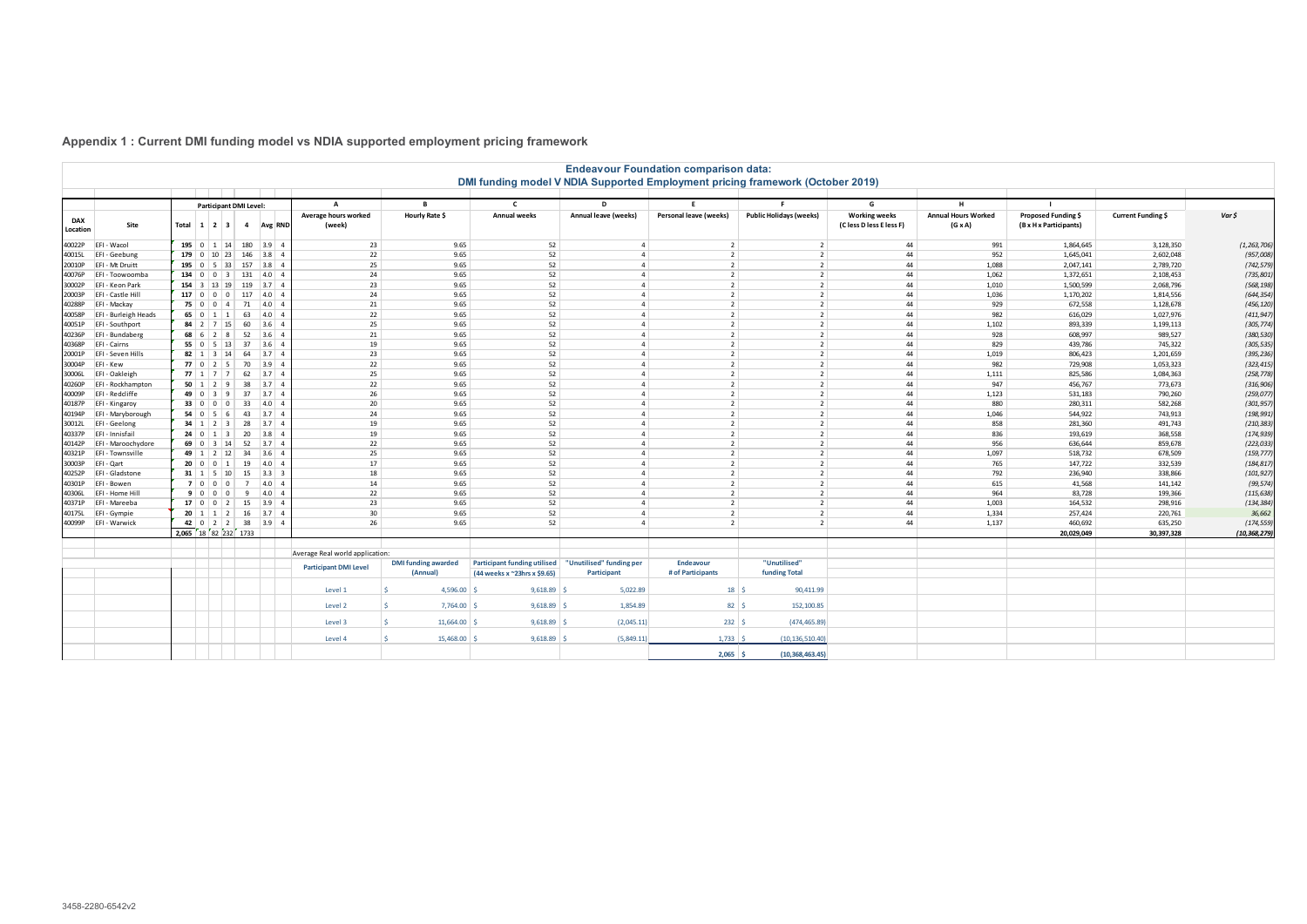**Calculations Greenacre SWS Difference No** Clients 2,065 | 2,065 | 1 Average Hours Worked (Week) 23 23 2 Based on average across 2,065 Supported Employees Average Annualised Hours 1,193 1,193 3 Average Hours \* 52 Average Hourly Rate  $\begin{vmatrix} 5 & 5.23 & 5 \\ 1.25 & 6.01 & 4 \end{vmatrix}$  The SWS wage is 57.7% of the minimum wage Annualised Average Wage  $\begin{vmatrix} 5 & 6,241 & 5 & 13,413 & 5 & 7,172 & 5 \end{vmatrix}$  Annualised hours x average hourly rate Annual Maximum DSP  $\begin{vmatrix} 5 & 22,110 & 5 & 22,110 & 5 & - & 6 \end{vmatrix}$  6 Based on a f/n max DSP of \$843.60 x 26 DSP Reduction Threshold  $\begin{vmatrix} 5 & 4.524 & 4.524 \end{vmatrix}$   $\begin{vmatrix} 2 & 4.524 & 4.524 \end{vmatrix}$   $\begin{vmatrix} 7 & 0.524 & 7 \end{vmatrix}$  DSP Threshold for reduced earnings if \$174 f/n (Annualised) DSP Reduction % of Wage  $\begin{vmatrix} 5 & 859 & 5 & 4,445 & 5 & 3,586 & 8 & 0 \end{vmatrix}$  SIDSP reduction of 50c per dollar earned over threshold Predicted Annual DSP  $\begin{vmatrix} 5 & 21.252 & 5 & 17,666 & 5 & (3,586) \end{vmatrix}$ Pension Supplement  $\begin{vmatrix} 5 & 1,791 \end{vmatrix}$   $\begin{vmatrix} 5 & 1,791 \end{vmatrix}$   $\begin{vmatrix} 1,791 \end{vmatrix}$ Energy Supplement  $\begin{array}{|c|c|c|c|c|c|c|c|c|} \hline \text{Energy Supplement} & \text{S} & 367 & \text{S} & 367 & \text{I1} \ \hline \end{array}$ Rent Assistance 2,392 \$ 2,392 \$ 12 Total Potential Earnings<br> $\begin{array}{|c|c|c|c|c|c|c|c|c|}\n\hline\n\text{Total Potential Earnings} & \text{S2.043} & \text{S} & \text{35.629} & \text{S} & \text{3.586} & \text{13}\n\end{array}$ Wage Cost to Endeavour 13,576,442 \$ 29, \$ 15,599,888 176,330 \$ <sup>14</sup> Oncosts @16.04% 2,177,661 \$ 4, \$ 2,502,222 679,883 \$ 15 Total Wage Cost to Endeavour  $\begin{vmatrix} 5 & 15,754,103 & 33,856,213 & 518,102,110 & 16 \end{vmatrix}$  $\begin{array}{|c|c|c|c|c|c|c|c|c|c|c|c|} \hline \text{Total DSP cost} & & & & \S & 42,942,666 & & \S & 35,207,899 & & \S & (7,734,767) & & 17 \hline \end{array}$ Wage increase Cost to Endeavour  $\begin{array}{|c|c|c|c|c|c|} \hline \text{Wage increase Cost to Endeavour} & \text{S} & \text{18,102,110} \hline \end{array}$ Total DSP Decrease $\binom{5}{1734,767}$  19 DSP Decrease per client \$ (3,746) 20 Average Wage Increase per client  $\begin{vmatrix} 5 & 8.768 \end{vmatrix}$   $\begin{vmatrix} 21 \end{vmatrix}$ Additional Income per SE p.a. 3,586 \$ <sup>22</sup> Total additional income Endeavour SE's  $\begin{array}{|c|c|c|c|c|c|} \hline 5 & 7,403,529 \hline \end{array}$  23 Minimum Wage Rate  $\begin{array}{|c|c|c|c|c|} \hline \text{Minimum Wage Rate} & \text{324} \end{array}$ Based on 23hrs and 52 weeks  $\begin{vmatrix} 5 & 23,310 \end{vmatrix}$   $\begin{vmatrix} 12,319 & 25 \end{vmatrix}$  Difference between SWS and minimum wage

**Appendix 2 : Wage assessment tool comparison – wage cost to Endeavour Foundation**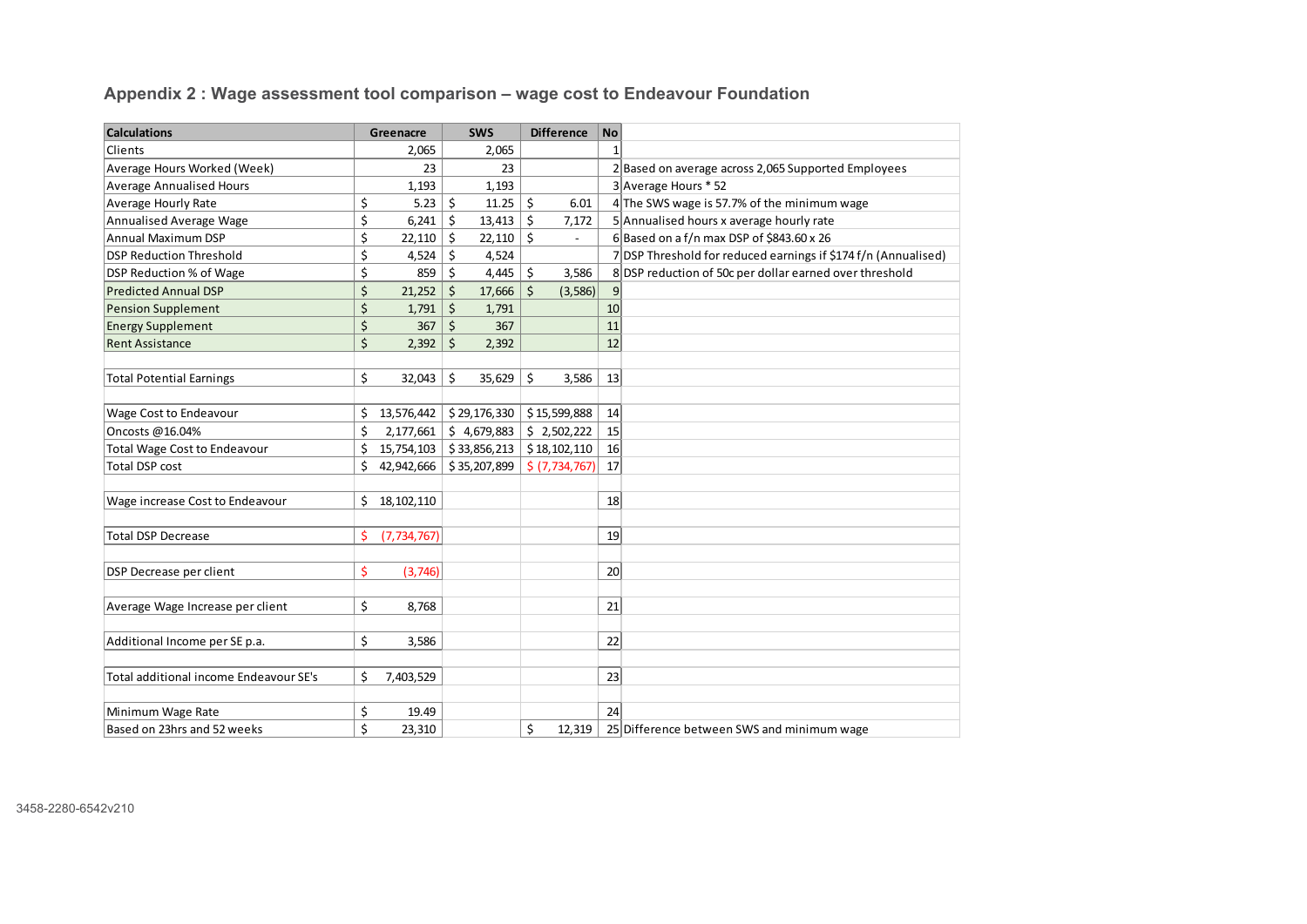

**Appendix 3 : Wage assessment tool comparison - Gross earnings based on actual total EF ADE participants** 

3458-2280-6542v211